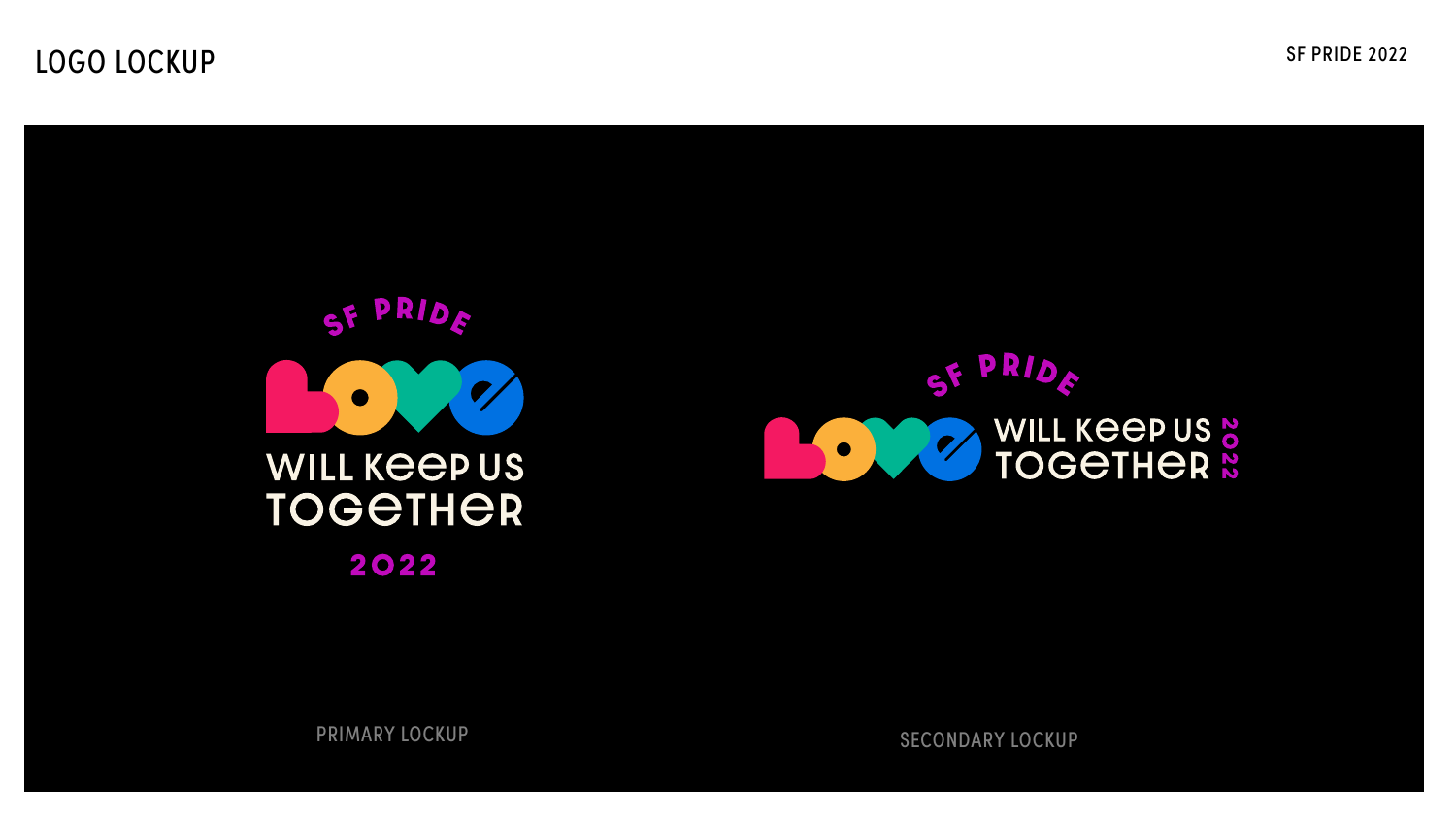## SECONDARY COLOR SF PRIDE 2022



PRIDE SF **BOOK WILL KEEP US &** 



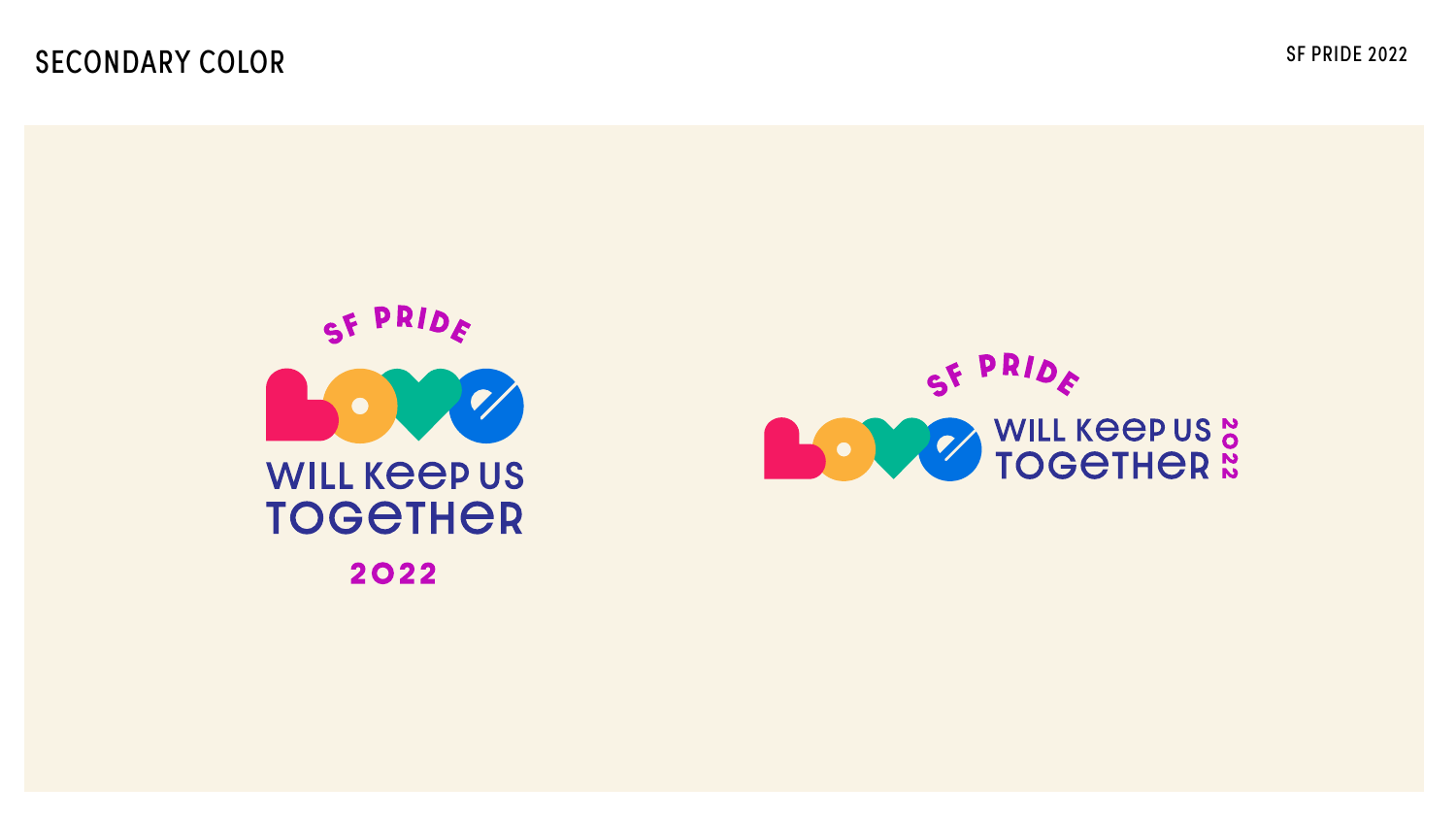## SAMPLE SOCIAL LAYOUTS SF PRIDE 2022



# June 25-26 SOT & SUN

SAN FRANCISCO LGBTQ+ PRIDE RETURNS IN-PERSON!

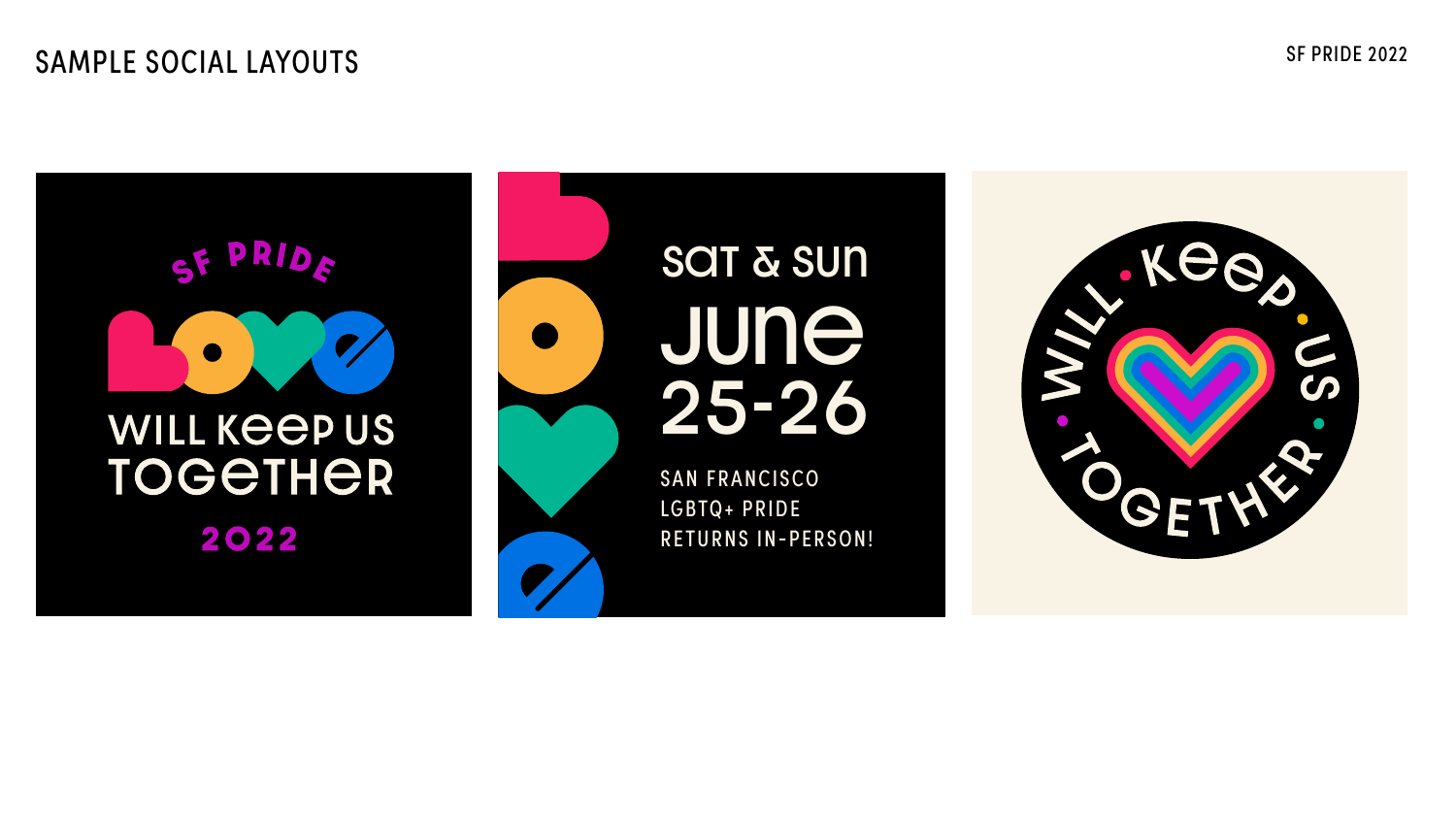## PATTERN SF PRIDE 2022

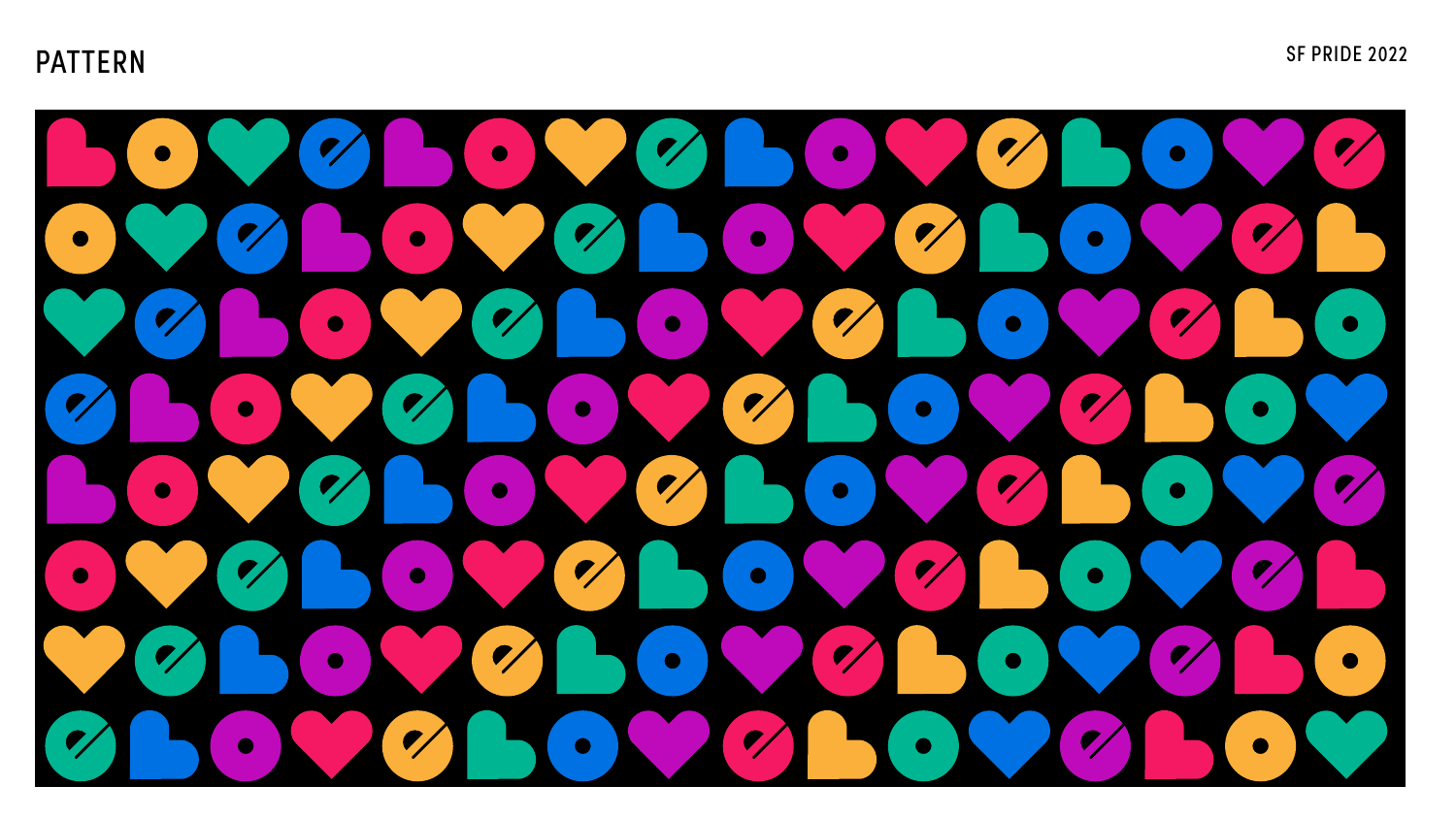**FONTS** 

### **HEADER 1**

# DOZZLE UNICOSE MEDIUM

**HEADER 2** 

## SOFIA CONDENSED PRO REGULAR

**SF PRIDE 2022** 

### PARAGRAPH

Montserrat Regular - Lorem ipsum dolor sit amet, consectetuer adipise elit, sed diam nonummy nibh euismod tincidunt laoreet dolore magna aliquam volutpat. Nenim ad minim veniam, quis nostrud exercitation ullamcorper suscipit lobortis nisl ut aliquip ex ea commodo consequat. minim veniam.